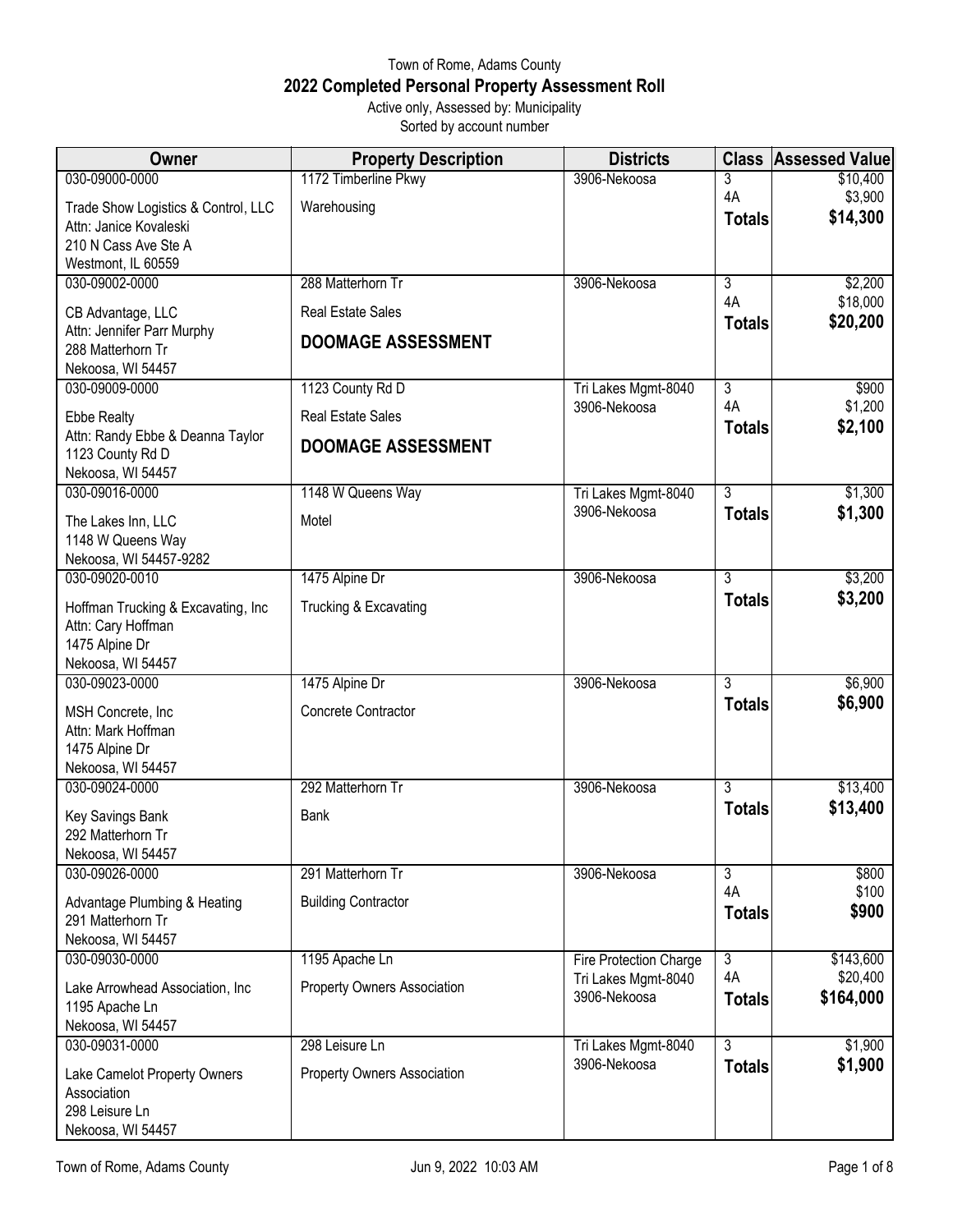| Owner                                                     | <b>Property Description</b>         | <b>Districts</b>    | <b>Class</b>        | <b>Assessed Value</b> |
|-----------------------------------------------------------|-------------------------------------|---------------------|---------------------|-----------------------|
| 030-09032-0000                                            | 1146 W Queens Way                   | Tri Lakes Mgmt-8040 | 3                   | \$25,300              |
| Lake Sherwood Property Owners Assoc                       | Property Owners Association         | 3906-Nekoosa        | 4A<br><b>Totals</b> | \$1,200<br>\$26,500   |
| (Lodge)                                                   | <b>DOOMAGE ASSESSMENT</b>           |                     |                     |                       |
| 1146 W Queens Way<br>Nekoosa, WI 54457                    |                                     |                     |                     |                       |
| 030-09033-0000                                            | 1153 Rome Center Dr                 | Tri Lakes Mgmt-8040 | $\overline{3}$      | \$14,500              |
| Nekoosa Port Edwards State Bank                           | <b>Bank</b>                         | 3906-Nekoosa        | <b>Totals</b>       | \$14,500              |
| 405 Market St                                             |                                     |                     |                     |                       |
| PO Box 9                                                  |                                     |                     |                     |                       |
| Nekoosa, WI 54457-0009<br>030-09037-0000                  | 1102 S Archers Way                  | Tri Lakes Mgmt-8040 | $\overline{3}$      | \$800                 |
|                                                           |                                     | 3906-Nekoosa        | <b>Totals</b>       | \$800                 |
| Scooters Happy Trails Rep<br>Attn: Steven Harding         | <b>Clothing Sales Reresentative</b> |                     |                     |                       |
| 1102 S Archers Way                                        |                                     |                     |                     |                       |
| Nekoosa, WI 54457                                         |                                     |                     |                     |                       |
| 030-09038-0000                                            | (scattered)                         | 3906-Nekoosa        | 3                   | \$1,800               |
| Pitney Bowes Global Financial Services                    | Leasing                             |                     | <b>Totals</b>       | \$1,800               |
| LLC                                                       |                                     |                     |                     |                       |
| Westshore Corporate Center<br>600 N Westhore Blvd Ste 810 |                                     |                     |                     |                       |
| Tampa, FL 33609                                           |                                     |                     |                     |                       |
| 030-09039-0000                                            | 1160 Rome Center Dr                 | Tri Lakes Mgmt-8040 | $\overline{3}$      | \$6,100               |
| Aspirus Riverveiw Hospital & Clinic, Inc.                 | <b>Health Care Clinic</b>           | 3906-Nekoosa        | <b>Totals</b>       | \$6,100               |
| PO Box 8080                                               |                                     |                     |                     |                       |
| Wisconsin Rapids, WI 54495-8080<br>030-09043-0000         | 251 State Highway 13                | 3906-Nekoosa        | $\overline{3}$      | \$16,600              |
|                                                           | Gas/Convience                       |                     | <b>Totals</b>       | \$16,600              |
| Kwik Trip<br>1626 Oak St                                  |                                     |                     |                     |                       |
| LaCrosse, WI 54602                                        |                                     |                     |                     |                       |
| 030-09047-0000                                            | State Highway 13 Kouba              | 3906-Nekoosa        | 4A                  | \$400                 |
| Schubert & Hoey Outdoor Advertising,                      | <b>Billboard Advertising</b>        |                     | <b>Totals</b>       | \$400                 |
| Inc                                                       |                                     |                     |                     |                       |
| Attn: Diane C Hoey (Kouba)<br>PO Box 21715                |                                     |                     |                     |                       |
| Eagan, MN 55121                                           |                                     |                     |                     |                       |
| 030-09065-0000                                            | (scattered)                         | Tri Lakes Mgmt-8040 | 4A                  | \$5,800               |
| DISH Network, LLC                                         | Satellite TV                        | 3906-Nekoosa        | <b>Totals</b>       | \$5,800               |
| PO Box 6623                                               |                                     |                     |                     |                       |
| Englewood, CO 80155<br>030-09078-0000                     | 1154 Apache Ave                     | Tri Lakes Mgmt-8040 | $\overline{3}$      | \$3,300               |
|                                                           |                                     | 3906-Nekoosa        | 4A                  | \$14,900              |
| Rome Realty, LLC<br>Attn: Al Schmidt                      | <b>Real Estate Sales</b>            |                     | <b>Totals</b>       | \$18,200              |
| 270 Mallard Cir                                           | <b>DOOMAGE ASSESSMENT</b>           |                     |                     |                       |
| Nekoosa, WI 54457-8669                                    |                                     |                     |                     |                       |
| 030-09079-0000                                            | 1342 Arrowhead Trl                  | Tri Lakes Mgmt-8040 | 4A                  | \$100                 |
| Always There Pet Care, LLC                                | Pet Care                            | 3906-Nekoosa        | <b>Totals</b>       | \$100                 |
| Attn: Joanne Harmon<br>PO Box 171                         |                                     |                     |                     |                       |
| Nekoosa, WI 54457-0171                                    |                                     |                     |                     |                       |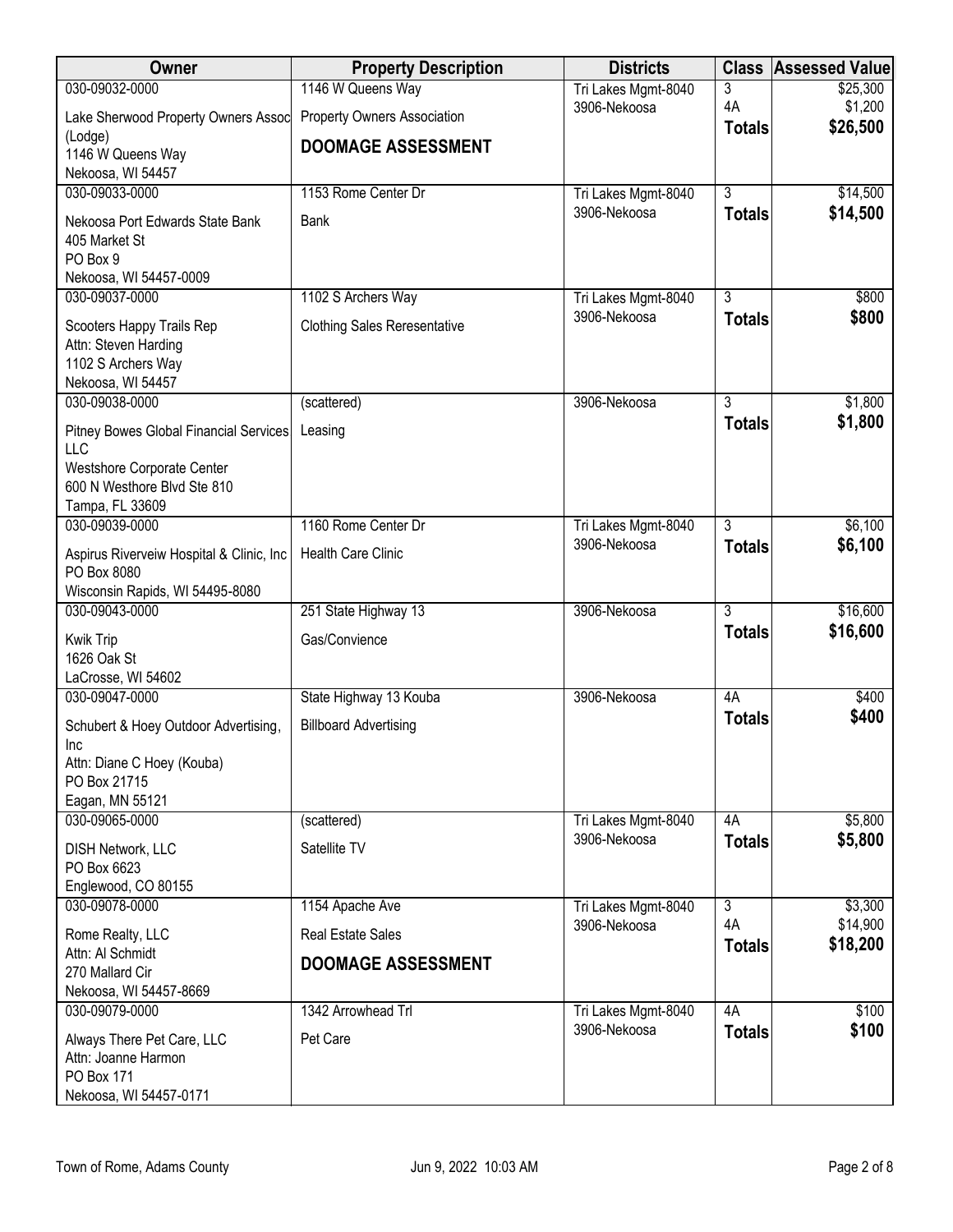| Owner                          | <b>Property Description</b>  | <b>Districts</b>              | <b>Class</b>   | <b>Assessed Value</b> |
|--------------------------------|------------------------------|-------------------------------|----------------|-----------------------|
| 030-09080-0000                 | 342 State Highway 13         | Tri Lakes Mgmt-8040           | 3              | \$800                 |
| First Weber, Inc               | <b>Real Estate Sales</b>     | 3906-Nekoosa                  | 4A             | \$6,400               |
| 5250 E Terrace Dr Ste 1        |                              |                               | <b>Totals</b>  | \$7,200               |
| Madison, WI 53718              |                              |                               |                |                       |
| 030-09088-0000                 | 1111 W Queens Way            | <b>Fire Protection Charge</b> | 4A             | \$400                 |
| Reese Embroidery               | <b>Embroidery Services</b>   | Tri Lakes Mgmt-8040           | <b>Totals</b>  | \$400                 |
| Attn: Jill E Reese             |                              | 3906-Nekoosa                  |                |                       |
| 1111 W Queens Way              |                              |                               |                |                       |
| Nekoosa, WI 54457              |                              |                               |                |                       |
| 030-09101-0000                 | 241 15th Ave                 | Fire Protection Charge        | 4A             | \$100                 |
| Sutherland Storage             | <b>Storage Facility</b>      | 3906-Nekoosa                  | <b>Totals</b>  | \$100                 |
| Attn: Russ Sutherland          |                              |                               |                |                       |
| 716 Blue Ridge Ln              |                              |                               |                |                       |
| Nekoosa, WI 54457              |                              |                               |                |                       |
| 030-09102-0000                 | 108 County Rd Z              | 3906-Nekoosa                  | $\overline{3}$ | \$3,300               |
| Romano's Pizza & Pub           | Bar & Grill                  |                               | 4A             | \$12,200              |
| Attn: Joe Romano               |                              |                               | <b>Totals</b>  | \$15,500              |
| 108 Cty Rd Z                   | <b>DOOMAGE ASSESSMENT</b>    |                               |                |                       |
| Nekoosa, WI 54457              |                              |                               |                |                       |
| 030-09104-0000                 | 1156 Aniwa Ct                | 3906-Nekoosa                  | $\overline{3}$ | \$200                 |
| Dan Vruwink                    | <b>Veterinary Services</b>   |                               | <b>Totals</b>  | \$200                 |
| d.b.a. Mobile Vet Practice     |                              |                               |                |                       |
| 5913 Cty Rd F                  |                              |                               |                |                       |
| Wisconsin Rapids, WI 54495     |                              |                               |                |                       |
| 030-09108-0000                 | 1019 Squire Ct               | Tri Lakes Mgmt-8040           | $\overline{3}$ | \$300                 |
| Clussman Paramedical Examiner  | Paramedical Examiner         | 3906-Nekoosa                  | <b>Totals</b>  | \$300                 |
| Attn: Fran Clussman            |                              |                               |                |                       |
| 1019 Squire Ct                 |                              |                               |                |                       |
| Nekoosa, WI 54457              |                              |                               |                |                       |
| 030-09117-0000                 | 696 State Highway 13         | 3906-Nekoosa                  | 4A             | \$1,800               |
| Lamar Advertising of La Crosse | <b>Billboard Advertising</b> |                               | <b>Totals</b>  | \$1,800               |
| PO Box 66338                   |                              |                               |                |                       |
| Baton Rouge, LA 70896          |                              |                               |                |                       |
| 030-09124-0000                 | 229 State Highway 13         | 3906-Nekoosa                  | $\overline{3}$ | \$23,900              |
| Dolgencorp, LLC                | <b>Retail Sales</b>          |                               | 4A             | \$4,500               |
| d.b.a. Dollar General #16744   |                              |                               | <b>Totals</b>  | \$28,400              |
| PO Box 503410                  |                              |                               |                |                       |
| Indianapolis, IN 46256-3410    |                              |                               |                |                       |
| 030-09125-0000                 | 251 State Highway 13         | 3906-Nekoosa                  | 4A             | \$300                 |
| Hartland Fuel Products, LLC    | <b>Wholesale Fuel Sales</b>  |                               | <b>Totals</b>  | \$300                 |
| Attn: Robert Mathy, Treasurer  |                              |                               |                |                       |
| 920 N 10th Ave                 | <b>DOOMAGE ASSESSMENT</b>    |                               |                |                       |
| Onalaska, WI 54650             |                              |                               |                |                       |
| 030-09132-0000                 | 8th Ave                      | 3906-Nekoosa                  |                |                       |
| LaBarge, Dennis & Matthew      | Improvements On MFL          | Leola Drainage                | <b>Totals</b>  |                       |
| 2740 95th St S                 |                              |                               |                |                       |
| Wisconsin Rapids, WI 54494     |                              |                               |                |                       |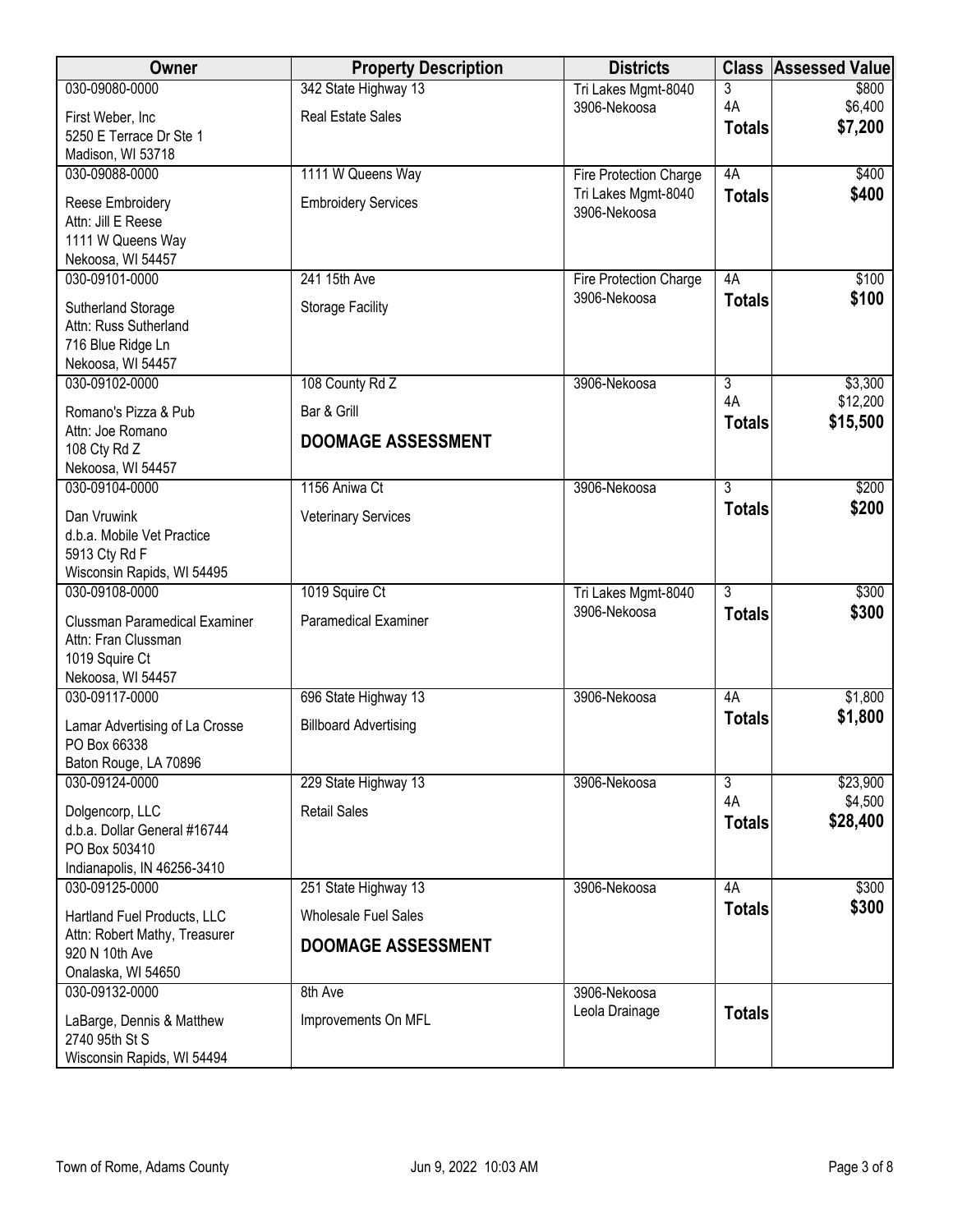| Owner                                                                                        | <b>Property Description</b>   | <b>Districts</b>                    | <b>Class</b>        | <b>Assessed Value</b> |
|----------------------------------------------------------------------------------------------|-------------------------------|-------------------------------------|---------------------|-----------------------|
| 030-09140-0000                                                                               | 1472 Apache Ln                | Tri Lakes Mgmt-8040                 | 3                   | \$2,100               |
| East Briar Inc (Lakes Golf Course)<br>1195 Apache Ln                                         | Golf Course, Pro Shop, Food   | 3906-Nekoosa                        | 4A<br><b>Totals</b> | \$100<br>\$2,200      |
| Nekoosa, WI 54457                                                                            |                               |                                     |                     |                       |
| 030-09142-0000                                                                               | 1735 Archer Ln                | Fire Protection Charge              | $\overline{3}$      | \$6,900               |
| The Lure - Barnum Bay Ventures, Inc<br>Attn: Tom Koren                                       | Bar & Grill                   | 3906-Nekoosa                        | 4A<br><b>Totals</b> | \$200<br>\$7,100      |
| 1735 Archer Ln                                                                               |                               |                                     |                     |                       |
| Nekoosa, WI 54457                                                                            |                               |                                     |                     |                       |
| 030-09150-0000                                                                               | 107 10th Ave                  | 3906-Nekoosa                        | 4B                  | \$17,400              |
| Rudolph, Joseph<br>Attn: Joseph Rudolph<br>220 Stephan Ct<br>Dousman, WI 53118-9376          | Improvements On MFL           |                                     | <b>Totals</b>       | \$17,400              |
| 030-09165-0000                                                                               | (scattered)                   | Tri Lakes Mgmt-8040                 | $\overline{3}$      | \$100                 |
| Pitney Bowes, Inc<br>Westshore Corporate Center<br>600 N Westshore Blvd Ste 810              | Leasing                       | 3906-Nekoosa                        | <b>Totals</b>       | \$100                 |
| Tampa, FL 33609                                                                              |                               |                                     |                     |                       |
| 030-09170-0000                                                                               | 298 Leisure Ln                | Fire Protection Charge              | $\overline{3}$      | \$26,100              |
| Lake Camelot Lodge, LLC<br>d.b.a. Camelot on the Lake<br>298 Leisure Ln<br>Nekoosa, WI 54457 | Bar & Grill                   | Tri Lakes Mgmt-8040<br>3906-Nekoosa | <b>Totals</b>       | \$26,100              |
| 030-09183-0000                                                                               | 508 Sky Hawk Tr               | 3906-Nekoosa                        | $\overline{AB}$     | \$14,100              |
| Belzer, Stephanie<br>Attn: Stephanie Belzer<br>303 Sherman Ave<br>Fort Atkinson, WI 53538    | Improvements On Anothers Land |                                     | <b>Totals</b>       | \$14,100              |
| 030-09184-0000                                                                               | 1105 County Rd D              | Fire Protection Charge              | 4A                  | \$109,200             |
| Solarus<br>Attn: Accounting Department<br>PO Box 8045<br>Wisconsin Rapids, WI 54495          | Satellite TV                  | 3906-Nekoosa                        | <b>Totals</b>       | \$109,200             |
| 030-09185-0000                                                                               | (scattered)                   | 3906-Nekoosa                        | $\overline{3}$      | \$100                 |
| ADT, LLC<br>Attn: Prop Tax Dept<br>PO Box 54767<br>Lexington, KY 40555                       | Leasing                       |                                     | <b>Totals</b>       | \$100                 |
| 030-09188-0000                                                                               | (scattered)                   | 3906-Nekoosa                        | $\overline{3}$      | \$9,000               |
| Grayhawk Leasing, LLC<br>1412 Main St Ste 1500<br>Dallas, TX 75202                           | Leasing                       |                                     | <b>Totals</b>       | \$9,000               |
| 030-09195-0000                                                                               | 1682 Apache Ln                | 3906-Nekoosa                        | $\overline{3}$      | \$2,500               |
| The Dirty Oar Supper Club, LLC<br>1682 Apache Ln<br>Nekoosa, WI 54457                        | Restaurant                    |                                     | Totals              | \$2,500               |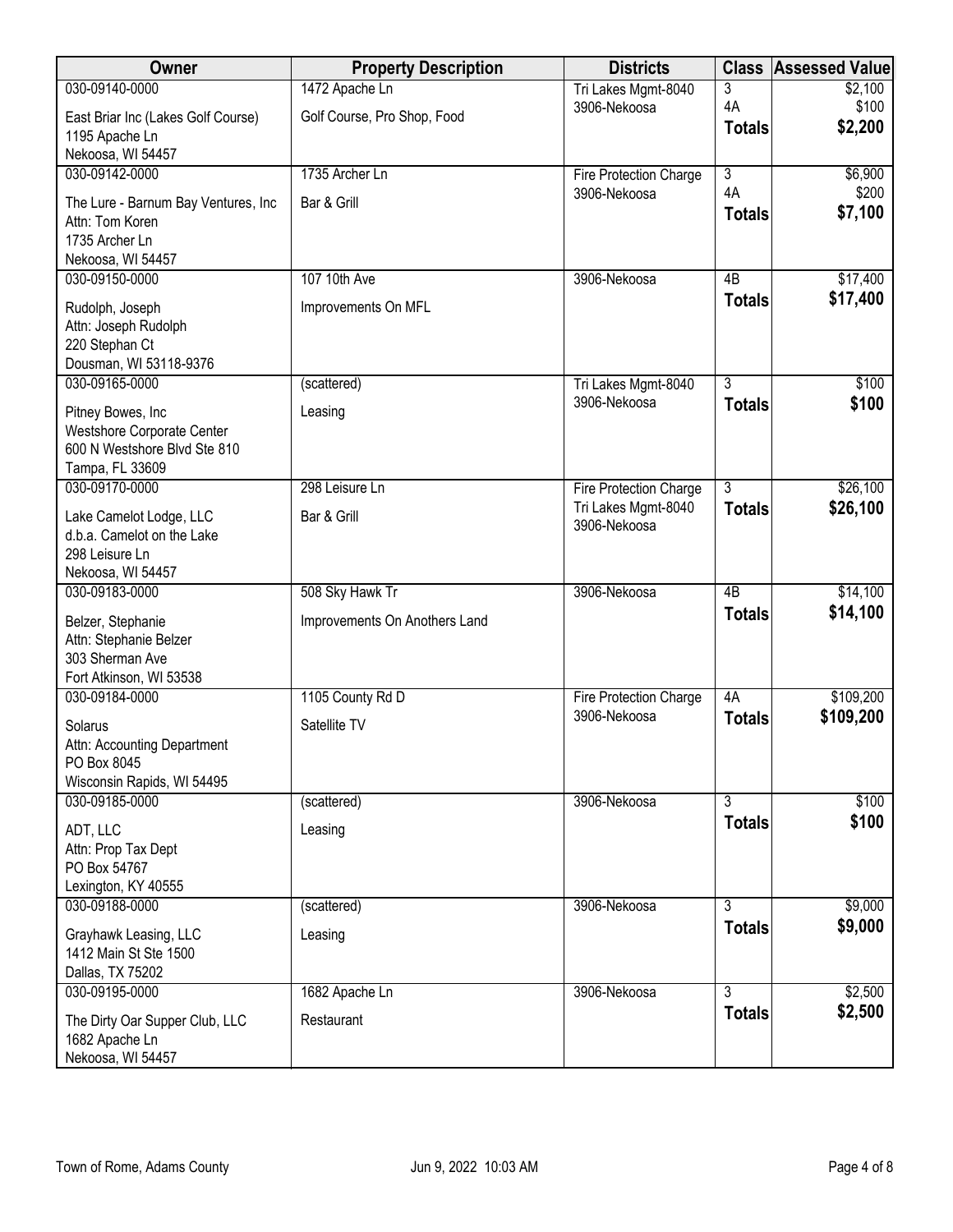| 298 Leisure Ln<br>030-09200-0000<br>3<br>Tri Lakes Mgmt-8040<br>3906-Nekoosa<br><b>Totals</b><br>GreatAmerica Financial Services Corp<br>Leasing<br>625 1st St SE<br>Suite 800<br>Cedar Rapids, IA 52401<br>$\overline{3}$<br>030-09206-0000<br>325 State Highway 13<br>3906-Nekoosa<br><b>Totals</b><br>Day Care Center<br>Rome Child Care Center, LLC | \$900<br>\$900<br>\$5,200<br>\$5,200<br>\$13,500<br>\$13,500 |
|---------------------------------------------------------------------------------------------------------------------------------------------------------------------------------------------------------------------------------------------------------------------------------------------------------------------------------------------------------|--------------------------------------------------------------|
|                                                                                                                                                                                                                                                                                                                                                         |                                                              |
|                                                                                                                                                                                                                                                                                                                                                         |                                                              |
|                                                                                                                                                                                                                                                                                                                                                         |                                                              |
|                                                                                                                                                                                                                                                                                                                                                         |                                                              |
|                                                                                                                                                                                                                                                                                                                                                         |                                                              |
|                                                                                                                                                                                                                                                                                                                                                         |                                                              |
|                                                                                                                                                                                                                                                                                                                                                         |                                                              |
| 230 10th Ave<br><b>DOOMAGE ASSESSMENT</b>                                                                                                                                                                                                                                                                                                               |                                                              |
| Nekoosa, WI 54457                                                                                                                                                                                                                                                                                                                                       |                                                              |
| 030-09214-0000<br>652 8th Ave<br>4375-Tri County<br>4B                                                                                                                                                                                                                                                                                                  |                                                              |
| <b>Totals</b><br><b>BOLL</b><br>Michael Clarence Martin and Susan Kay                                                                                                                                                                                                                                                                                   |                                                              |
| Martin Revocable                                                                                                                                                                                                                                                                                                                                        |                                                              |
| N4235 Gold Bluff Ct                                                                                                                                                                                                                                                                                                                                     |                                                              |
| Portage, WI 53901<br>030-09215-0000<br>634 8th Ave<br>$\overline{AB}$                                                                                                                                                                                                                                                                                   | \$24,200                                                     |
| 4375-Tri County<br>\$24,200<br><b>Totals</b>                                                                                                                                                                                                                                                                                                            |                                                              |
| <b>BOLL</b><br><b>Bert West</b>                                                                                                                                                                                                                                                                                                                         |                                                              |
| <b>Brenda West</b>                                                                                                                                                                                                                                                                                                                                      |                                                              |
| W11243 Red Cedar Dr<br>Lodi, WI 53555                                                                                                                                                                                                                                                                                                                   |                                                              |
| 254 14th Ave<br>$\overline{3}$<br>030-09217-0000<br>Tri Lakes Mgmt-8040                                                                                                                                                                                                                                                                                 | \$6,400                                                      |
| 3906-Nekoosa<br><b>Totals</b><br>Salon                                                                                                                                                                                                                                                                                                                  | \$6,400                                                      |
| Bliss Spa & Salon<br>Attn: Marge & Mark Reed                                                                                                                                                                                                                                                                                                            |                                                              |
| 885 8th Ct                                                                                                                                                                                                                                                                                                                                              |                                                              |
| Hancock, WI 54943                                                                                                                                                                                                                                                                                                                                       |                                                              |
| $\overline{3}$<br>030-09220-0000<br>1195 Apache Ln<br>Tri Lakes Mgmt-8040                                                                                                                                                                                                                                                                               | \$300                                                        |
| 3906-Nekoosa<br><b>Totals</b><br>Quadient Leasing USA, Inc.<br>Leasing                                                                                                                                                                                                                                                                                  | \$300                                                        |
| 478 Wheelers Farms Rd                                                                                                                                                                                                                                                                                                                                   |                                                              |
| Milford, CT 06461                                                                                                                                                                                                                                                                                                                                       |                                                              |
| $\overline{3}$<br>1158 Archer Ave<br>3906-Nekoosa<br>030-09221-0000                                                                                                                                                                                                                                                                                     | \$19,700                                                     |
| \$19,700<br><b>Totals</b><br>Eagle's Nest Guest House<br>Bed & Breakfast                                                                                                                                                                                                                                                                                |                                                              |
| Attn: Mackenzie Murray                                                                                                                                                                                                                                                                                                                                  |                                                              |
| 205 Fairview Dr                                                                                                                                                                                                                                                                                                                                         |                                                              |
| Walworth, WI 53184-9682                                                                                                                                                                                                                                                                                                                                 |                                                              |
| 030-09222-0000<br>274 Warwick Ct<br>4A<br>Tri Lakes Mgmt-8040                                                                                                                                                                                                                                                                                           | \$300                                                        |
| 3906-Nekoosa<br><b>Totals</b><br>Painter<br>Fresh Look Painting                                                                                                                                                                                                                                                                                         | \$300                                                        |
| Attn: Ryan Horning<br><b>DOOMAGE ASSESSMENT</b>                                                                                                                                                                                                                                                                                                         |                                                              |
| 274 Warwick Ct                                                                                                                                                                                                                                                                                                                                          |                                                              |
| Nekoosa, WI 54457                                                                                                                                                                                                                                                                                                                                       |                                                              |
| 389 Cog Hill Ct<br>030-09224-0000<br>Tri Lakes Mgmt-8040<br>4A<br>3906-Nekoosa<br><b>Totals</b>                                                                                                                                                                                                                                                         | \$100<br>\$100                                               |
| Lodging<br>Lodges of the Lakes                                                                                                                                                                                                                                                                                                                          |                                                              |
| Attn: Fred Hegel                                                                                                                                                                                                                                                                                                                                        |                                                              |
| 357A Pinehurst Dr<br>Nekoosa, WI 54457                                                                                                                                                                                                                                                                                                                  |                                                              |
| 232 Walden Oaks Way<br>$\overline{3}$<br>030-09226-0000<br>Tri Lakes Mgmt-8040                                                                                                                                                                                                                                                                          | \$300                                                        |
| 4A<br>3906-Nekoosa                                                                                                                                                                                                                                                                                                                                      | \$300                                                        |
| <b>Premium Services</b><br>Handyman<br><b>Totals</b>                                                                                                                                                                                                                                                                                                    | \$600                                                        |
| Attn: Josh Knock<br>232 Walden Oaks Way                                                                                                                                                                                                                                                                                                                 |                                                              |
| Nekoosa, WI 54457                                                                                                                                                                                                                                                                                                                                       |                                                              |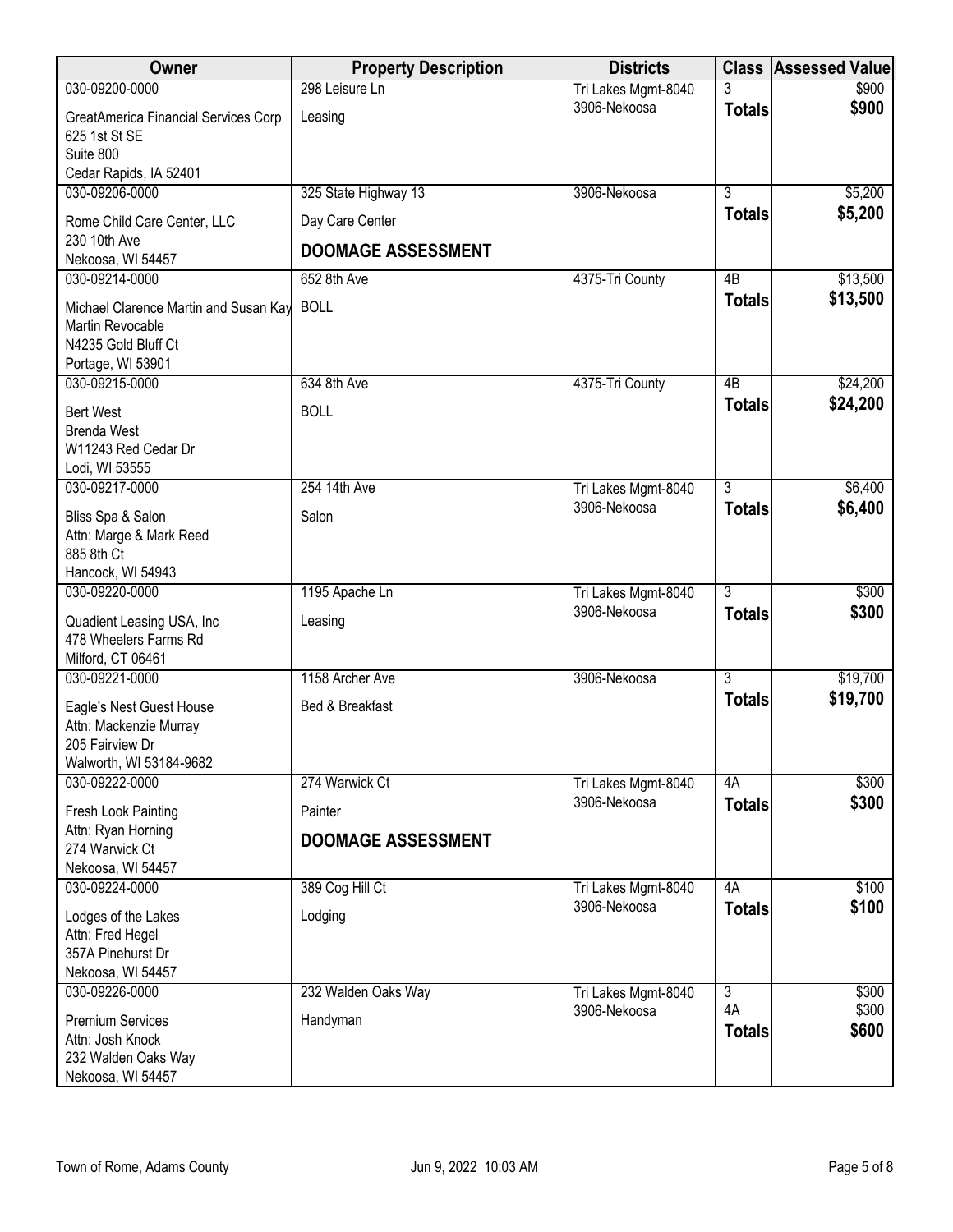| Owner                                   | <b>Property Description</b>      | <b>Districts</b>    | <b>Class</b>   | <b>Assessed Value</b> |
|-----------------------------------------|----------------------------------|---------------------|----------------|-----------------------|
| 030-09228-0000                          | 1123 County Rd D                 | 3906-Nekoosa        |                | \$2,900               |
| The Hair Hut                            | Salon                            |                     | <b>Totals</b>  | \$2,900               |
| Attn: Jean Mikrut                       |                                  |                     |                |                       |
| 1123 County Rd D                        | <b>DOOMAGE ASSESSMENT</b>        |                     |                |                       |
| Nekoosa, WI 54457                       |                                  |                     |                |                       |
| 030-09230-0000                          | 321 S State Highway 13           | 3906-Nekoosa        | $\overline{3}$ | \$2,800               |
| Multicran Cranberry, LLC                | <b>Cranberry Facility</b>        |                     | 4A             | \$100                 |
| 321 State Hwy 13                        |                                  |                     | <b>Totals</b>  | \$2,900               |
| Nekoosa, WI 54457                       |                                  |                     |                |                       |
| 030-09231-0000                          | 1735 Archer Ln                   | 3906-Nekoosa        | $\overline{3}$ | \$500                 |
| Great Lakes Coca-Cola Distribution, LL0 | Wholesale                        |                     | <b>Totals</b>  | \$500                 |
| Attn: Property Tax Dept                 |                                  |                     |                |                       |
| 6250 N River Rd Ste 9000                |                                  |                     |                |                       |
| Rosemont, IL 60018                      |                                  |                     |                |                       |
| 030-09232-0000                          | 1195 Apache Ln                   | Tri Lakes Mgmt-8040 | 3              | \$100                 |
| Quadient, Inc.                          | Leasing                          | 3906-Nekoosa        | <b>Totals</b>  | \$100                 |
| Attn: Tax Dept                          |                                  |                     |                |                       |
| 478 Wheelers Farms Rd                   |                                  |                     |                |                       |
| Milford, CT 06461                       |                                  |                     |                |                       |
| 030-09235-0000                          | 1645 Sand Valley Tr PV Unit CLUB | 3906-Nekoosa        | $\overline{3}$ | \$802,100             |
| Wisconsin Dunes, LLC                    | Clubhouse/Lodging                | TID <sub>1</sub>    | 4A             | \$7,200               |
| 875 N Michigan Ave Ste 3920             |                                  |                     | <b>Totals</b>  | \$809,300             |
| Chicago, IL 60611                       |                                  |                     |                |                       |
| 030-09238-0000                          | 1689 Leopold Way                 | 3906-Nekoosa        | $\overline{3}$ | \$73,100              |
| Leopold Real Estate, LLC                | Lodging                          | TID <sub>1</sub>    | <b>Totals</b>  | \$73,100              |
| 875 N Michigan St Ste 3920              |                                  |                     |                |                       |
| Chicago, IL 60611                       |                                  |                     |                |                       |
| 030-09240-0000                          | 266 Matterhorn Tr                | 3906-Nekoosa        | $\overline{3}$ | \$10,100              |
| Gabriel Development, LLC                | Recreation                       |                     | 4A             | \$100                 |
| d.b.a. Papa Bear's Mini Golf            |                                  |                     | <b>Totals</b>  | \$10,200              |
| 1032 E Queens Way                       |                                  |                     |                |                       |
| Nekoosa, WI 54457                       |                                  |                     |                |                       |
| 030-09241-0000                          | (scattered)                      | 3906-Nekoosa        | 4A             | \$4,400               |
| Amerigas Propane,, LP                   | Services                         |                     | <b>Totals</b>  | \$4,400               |
| PO Box 798                              |                                  |                     |                |                       |
| Valley Forge, PA 19482                  |                                  |                     |                |                       |
| 030-09242-0000                          | (scattered)                      | Tri Lakes Mgmt-8040 | 4A             | \$1,100               |
| Ferrellgas LP                           | LP Gas Sales                     | 3906-Nekoosa        | <b>Totals</b>  | \$1,100               |
| d.b.a. Ferrellgas/Blue Rhino            |                                  |                     |                |                       |
| Attn: Tax Dept                          |                                  |                     |                |                       |
| One Liberty Plaza                       |                                  |                     |                |                       |
| Liberty, MO 64068                       |                                  |                     |                |                       |
| 030-09243-0000                          | 288 Matterhorn Tr                | 3906-Nekoosa        | 3              | \$2,500               |
| De Lage Landen Operational Services,    | Leasing                          |                     | <b>Totals</b>  | \$2,500               |
| LLC                                     |                                  |                     |                |                       |
| 1111 Old Eagle School Rd                |                                  |                     |                |                       |
| Wayne, PA 19087                         |                                  |                     |                |                       |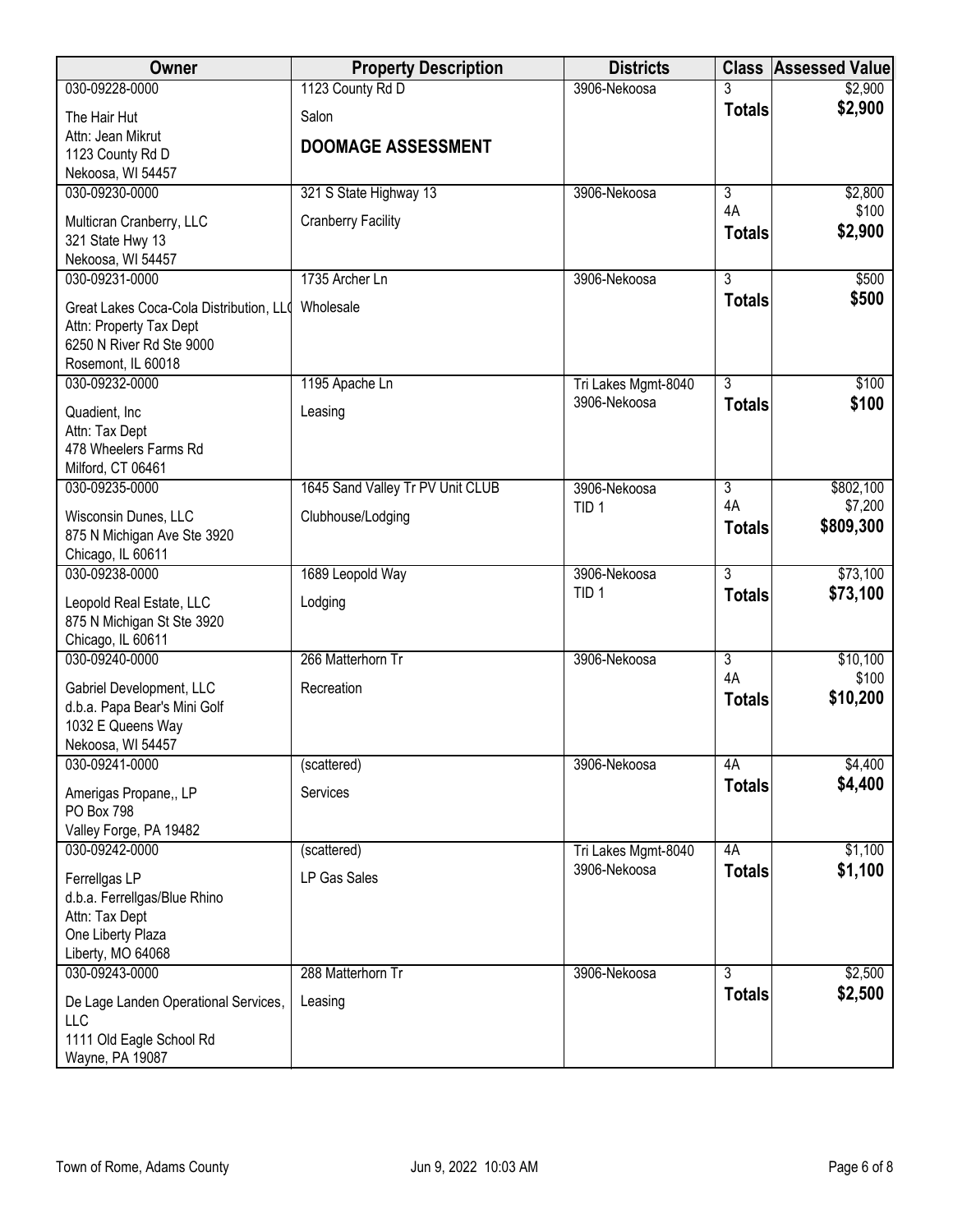| Owner                                                                                                  | <b>Property Description</b> | <b>Districts</b>                    | <b>Class</b>        | <b>Assessed Value</b> |
|--------------------------------------------------------------------------------------------------------|-----------------------------|-------------------------------------|---------------------|-----------------------|
| 030-09244-0000                                                                                         | (scattered)                 | Tri Lakes Mgmt-8040                 | 4A                  | \$1,400               |
| Kerschner's Gas Service, Inc.<br>Attn: Matthew Kerschner<br><b>PO Box 280</b><br>Coloma, WI 54930-0280 | LP Gas Sales                | 3906-Nekoosa                        | <b>Totals</b>       | \$1,400               |
| 030-09246-0000                                                                                         | 189 W Walden Way            | 3906-Nekoosa                        | 4B                  | \$32,800              |
| Joan M. Erdmann<br>Jon R. Erdmann<br>188 W Walden Way<br>Nekoosa, WI 54457                             |                             |                                     | <b>Totals</b>       | \$32,800              |
| 030-09503-0000                                                                                         | (scattered)                 | Tri Lakes Mgmt-8040                 | $\overline{3}$      | \$4,400               |
| DirecTV, LLC<br>PO Box 2789<br>Addison, TX 63101                                                       | Leasing                     | 3906-Nekoosa                        | <b>Totals</b>       | \$4,400               |
| 030-09504-0000                                                                                         | 1105 County Rd D            | Fire Protection Charge              | 4A                  | \$23,200              |
| Hoosier Towers, LLC<br>57 E Washington St<br>Chagrin Falls, OH 44022                                   | <b>Cell Tower Rental</b>    | 3906-Nekoosa                        | <b>Totals</b>       | \$23,200              |
| 030-09505-0000                                                                                         | 498 13th Ave                | Fire Protection Charge              | $\overline{3}$      | \$5,700               |
| Merchants Refrigeration, Inc                                                                           | Services                    | Tri Lakes Mgmt-8040<br>Other 1 8040 | 4A<br><b>Totals</b> | \$100<br>\$5,800      |
| PO Box 176<br>Menomonee Falls, WI 53052                                                                | <b>DOOMAGE ASSESSMENT</b>   | 3906-Nekoosa                        |                     |                       |
| 030-09506-0000                                                                                         | 1497 Alpine Dr              | 3906-Nekoosa                        | $\overline{3}$      | \$15,800              |
| Hoozels at the Lakes<br>1497 Alpine Dr<br>Nekoosa, WI 54457                                            | Bar & Grill                 |                                     | 4A<br><b>Totals</b> | \$9,700<br>\$25,500   |
| 030-09507-0000                                                                                         | 335 State Highway 13        | Fire Protection Charge              | $\overline{3}$      | \$2,200               |
| Remax Connect<br>2500 48th St S<br>Wisconsin Rapids, WI 54494                                          | <b>Real Estate Sales</b>    | 3906-Nekoosa                        | 4A<br><b>Totals</b> | \$1,700<br>\$3,900    |
| 030-09509-0000                                                                                         | 1697 Leopold Way            | Fire Protection Charge              | $\overline{3}$      | \$19,300              |
| <b>GreatAmerica Financial Services Corp</b><br>625 1st St SE<br>Suite 800<br>Cedar Rapids, IA 52401    | Leasing                     | 3906-Nekoosa<br>TID <sub>1</sub>    | <b>Totals</b>       | \$19,300              |
| 030-09510-0000                                                                                         | 288 Matterhorn Tr Unit B    | Fire Protection Charge              | $\overline{3}$      | \$5,200               |
| Edward D Jones & Co., L.P.<br>d.b.a. Branch Tax #18999<br>PO Box 66528<br>St. Louis, MO 63166-6528     | Stockbroker/Dealer          | 3906-Nekoosa                        | 4A<br><b>Totals</b> | \$1,500<br>\$6,700    |
| 030-09511-0000                                                                                         | 1119 County Rd D            | 3906-Nekoosa                        | 4A                  | \$1,700               |
| Petes Full Service Storage                                                                             | <b>Storage Facility</b>     |                                     | <b>Totals</b>       | \$1,700               |
| 1119 County Rd D<br>Nekoosa, WI 54457                                                                  | <b>DOOMAGE ASSESSMENT</b>   |                                     |                     |                       |
| 030-09512-0000                                                                                         | 288 Matterhorn Tr           | Fire Protection Charge              | $\overline{3}$      | \$2,200               |
| Advantage 1 LLC<br>Attn: Jennifer Parr Murphy<br>288 Matterhorn Tr<br>Nekoosa, WI 54457                | <b>Real Estate Sales</b>    | 3906-Nekoosa                        | 4A<br><b>Totals</b> | \$12,700<br>\$14,900  |